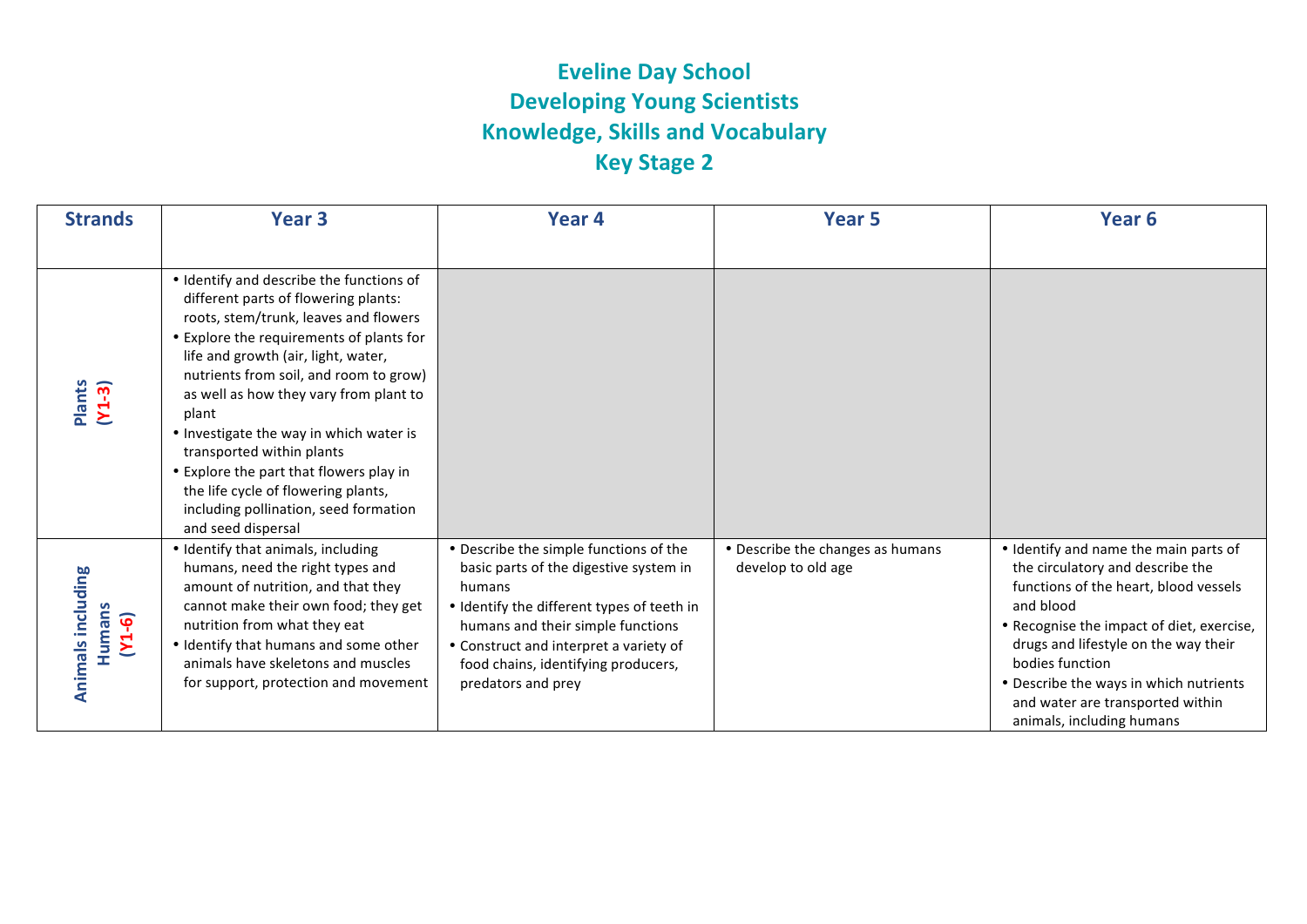| Rocks<br>(Y3)                    | • Compare and group together different<br>kinds of rocks on the basis of their<br>appearance and simple physical<br>properties<br>• Describe in simple terms how fossils<br>are formed when things that have<br>lived are trapped within rock<br>• Recognise that soils are made from                                                                                                                                                           |  |                                                                                                                                                                                                                                                                                                                                                                                                                                                                                                             |
|----------------------------------|-------------------------------------------------------------------------------------------------------------------------------------------------------------------------------------------------------------------------------------------------------------------------------------------------------------------------------------------------------------------------------------------------------------------------------------------------|--|-------------------------------------------------------------------------------------------------------------------------------------------------------------------------------------------------------------------------------------------------------------------------------------------------------------------------------------------------------------------------------------------------------------------------------------------------------------------------------------------------------------|
|                                  | rocks and organic matter                                                                                                                                                                                                                                                                                                                                                                                                                        |  |                                                                                                                                                                                                                                                                                                                                                                                                                                                                                                             |
| $Light$<br>$v_3 + 6$<br>$\Sigma$ | . Know that they need light in order to<br>see things and that dark is the absence<br>of light<br>. Notice that light is reflected from<br>surfaces<br>• Recognise that light from the sun can<br>be dangerous and that there are ways<br>to protect their eyes<br>• Recognise that shadows are formed<br>when the light from a light source is<br>blocked by an opaque object<br>• Find patterns in the way that the size<br>of shadows change |  | • Recognise that light appears to travel<br>in straight lines<br>• Use the idea that light travels in<br>straight lines to explain that objects<br>are seen because they give out or<br>reflect into the eye<br>• Explain that we see things because<br>light travels from light sources into our<br>eyes or from light sources to objects<br>and then to our eyes<br>• Use the idea that light travels in<br>straight lines to explain why shadows<br>have the same shape as the objects<br>that cast them |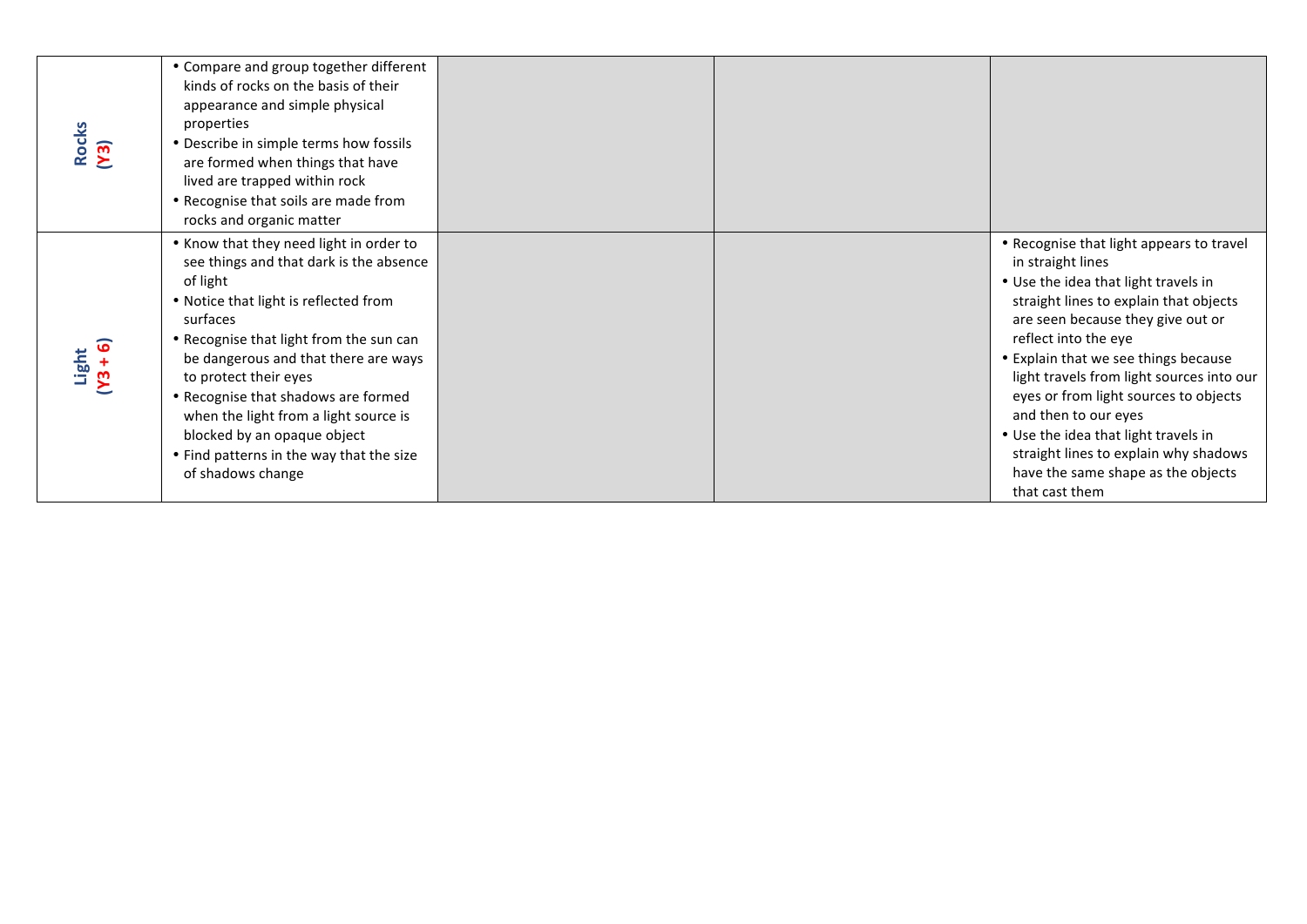| Forces and Magnets (Y3)<br>Forces (Y5)                                         | • Observe that different things move<br>differently on different surfaces<br>• Compare how things move of different<br>surfaces<br>• Notice that some forces need contact<br>between two objects, but magnetic<br>forces can act at a distance<br>• Observe how magnets attract or repel<br>each other and attract some materials<br>and not others<br>• Compare and group together a variety<br>of everyday materials on the basis of<br>whether they are attracted to a<br>magnet, and identify some magnetic<br>materials<br>• Describe magnets as having two poles<br>• Predict whether two magnets will<br>attract or repel each other, depending<br>on which poles are facing |                                                                                                                                                                                                                                                                                                                                          | • Explain that unsupported objects fall<br>towards the Earth because of the<br>force of gravity acting between the<br>Earth and the falling object<br>• Identify the effects of air resistance,<br>water resistance and friction, that act<br>between moving surfaces<br>• Recognise that some mechanisms,<br>including levers, pulleys and gears,<br>allow a smaller force to have greater<br>effect |                                                                                                                                                                                                                                                                                                                   |
|--------------------------------------------------------------------------------|-------------------------------------------------------------------------------------------------------------------------------------------------------------------------------------------------------------------------------------------------------------------------------------------------------------------------------------------------------------------------------------------------------------------------------------------------------------------------------------------------------------------------------------------------------------------------------------------------------------------------------------------------------------------------------------|------------------------------------------------------------------------------------------------------------------------------------------------------------------------------------------------------------------------------------------------------------------------------------------------------------------------------------------|-------------------------------------------------------------------------------------------------------------------------------------------------------------------------------------------------------------------------------------------------------------------------------------------------------------------------------------------------------------------------------------------------------|-------------------------------------------------------------------------------------------------------------------------------------------------------------------------------------------------------------------------------------------------------------------------------------------------------------------|
| Living things and<br>their habitats<br>$5 + 6$<br>4,<br>Y2,                    |                                                                                                                                                                                                                                                                                                                                                                                                                                                                                                                                                                                                                                                                                     | • Recognise that living things can be<br>grouped in a variety of ways<br>• Explore and use classification keys to<br>help group, identify and name a<br>variety of living things in their local<br>and wider environment<br>• Recognise that environments can<br>change and that this can sometimes<br>pose dangers to living things     | • Describe the differences in the life<br>cycles of a mammal, an amphibian, an<br>insect and a bird<br>• Describe the life process of<br>reproduction in some plants and<br>animals                                                                                                                                                                                                                   | • Describe how living thins are classified<br>into broad groups according to<br>common observable characteristics<br>and based on similarities and<br>differences, including micro-<br>organisms, plants and animals<br>• Give reasons for classifying plants and<br>animals based on specific<br>characteristics |
| changes of materials<br>States of matter (Y4)<br><b>Properties and</b><br>(Y5) |                                                                                                                                                                                                                                                                                                                                                                                                                                                                                                                                                                                                                                                                                     | • Know that materials are solids, liquids<br>or gases<br>• Compare and group materials<br>together, according to whether they<br>are solids, liquids or gases<br>• Observe that some materials change<br>state when they are heated or cooled,<br>and measure or research the<br>temperature at which this happens in<br>degrees Celsius | • Identify, compare and group together<br>based on their properties, everyday<br>materials, including through their<br>hardness, solubility, transparency,<br>conductivity (electrical and thermal),<br>and response to magnets<br>. Know that some materials will dissolve<br>in liquid to form a solution, and<br>describe how to recover a substance<br>from a solution                            |                                                                                                                                                                                                                                                                                                                   |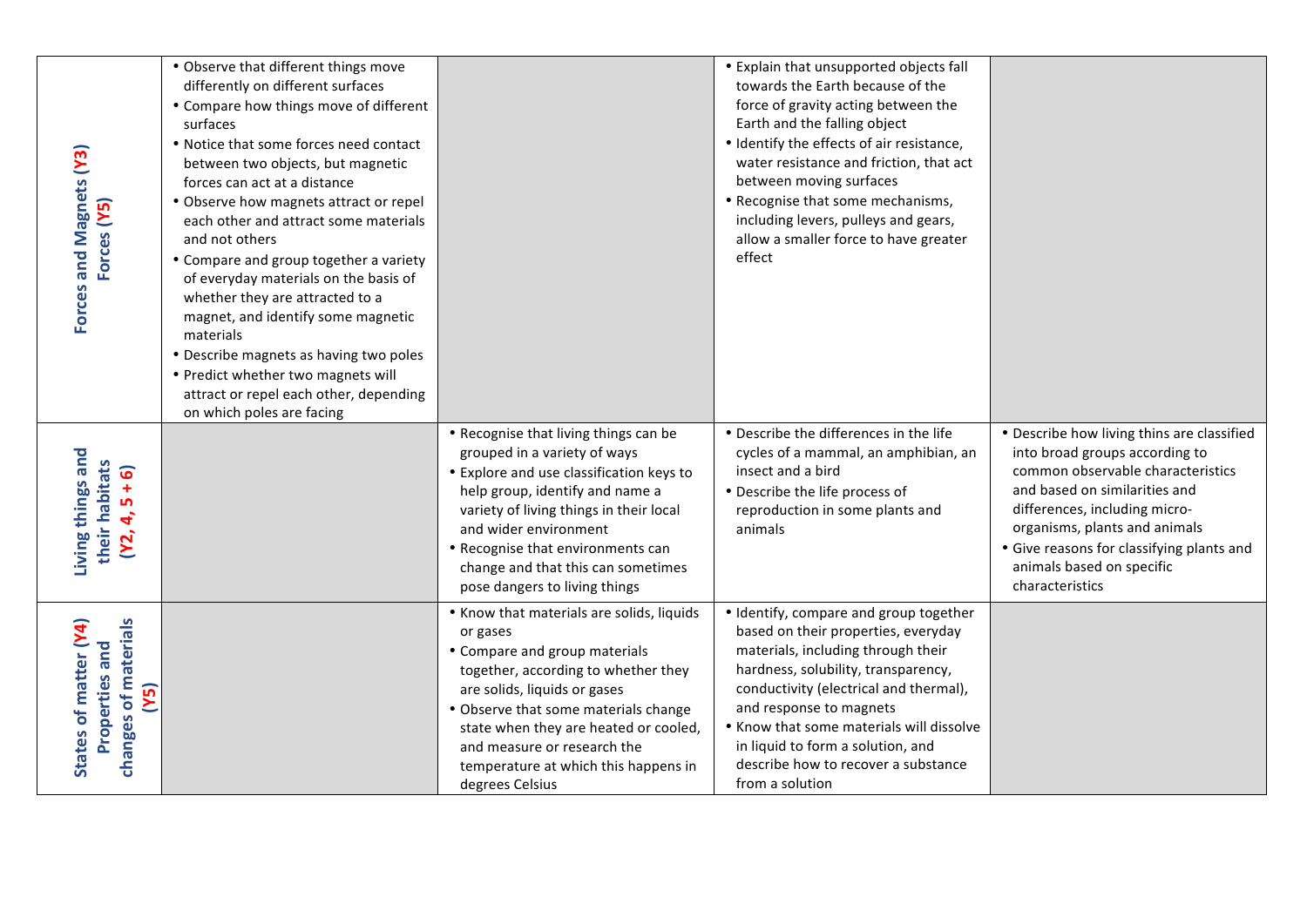|               | • Define evaporation and condensation<br>• Identify the part played by<br>evaporation and condensation in the<br>water cycle and associate the rate of<br>evaporation with temperature                                                                                                                                                                                                                                                                                   | • Use knowledge of solids, liquids and<br>gases to decide how mixtures might<br>be separated, including through<br>filtering, sieving and evaporating<br>· Give reasons, based on evidence from<br>comparative and fair tests, for the<br>particular uses of everyday materials,<br>including metals, woods and plastic<br>• Demonstrate that dissolving, mixing<br>and changes of state are reversible<br>changes<br>• Explain that some changes result in<br>the formation of new materials, and<br>that this kind of change is not usually<br>reversible (e.g. changes associated<br>with burning and the action of acid on<br>bicarbonate of soda |  |
|---------------|--------------------------------------------------------------------------------------------------------------------------------------------------------------------------------------------------------------------------------------------------------------------------------------------------------------------------------------------------------------------------------------------------------------------------------------------------------------------------|-------------------------------------------------------------------------------------------------------------------------------------------------------------------------------------------------------------------------------------------------------------------------------------------------------------------------------------------------------------------------------------------------------------------------------------------------------------------------------------------------------------------------------------------------------------------------------------------------------------------------------------------------------|--|
| Sound<br>(Y4) | • Identify how sounds are made,<br>associating some of them with<br>vibrating<br>• Recognise that vibrations from sounds<br>travel through a medium to the ear<br>• Find patterns between the pitch of a<br>sound and features of the object that<br>produced it<br>• Find patterns between the volume of a<br>sound and the strength of the<br>vibrations that produced it<br>• Recognise that sounds get fainter as<br>the distance from the sound source<br>increases |                                                                                                                                                                                                                                                                                                                                                                                                                                                                                                                                                                                                                                                       |  |